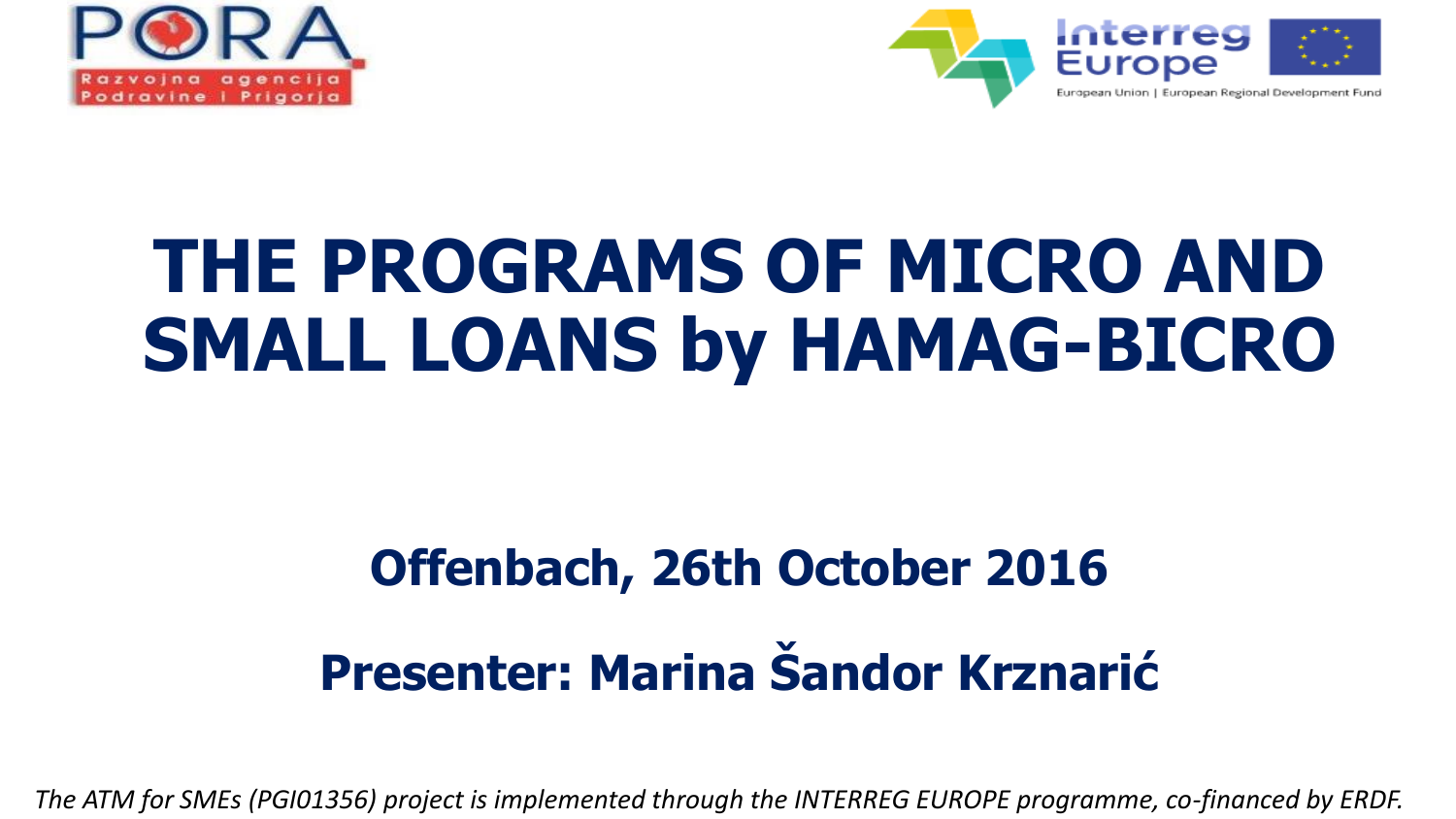



• **the Croatian Agency for SMEs, Innovation and Investments established by the Government of the Republic of Croatia with the purpose of enhancing SME development and promoting investment and innovation. The Agency is an independent institution under the supervision of the Ministry of Entrepreneurship and Crafts**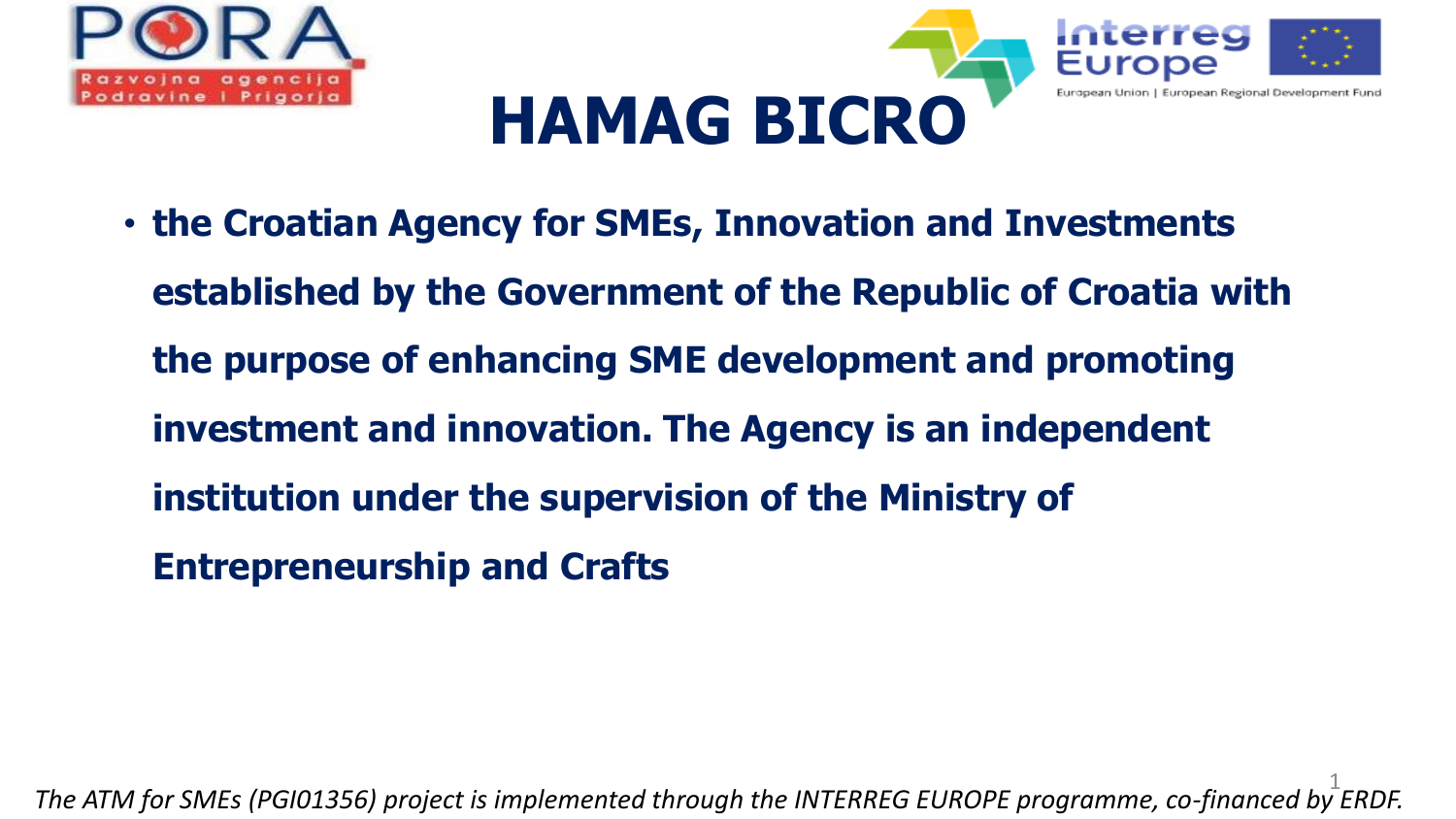



#### **THE CONTENT OF THE PRESENTATION**

- **Existing programs and past experiences**
- **Ex ante assessment of financial instruments**
- **New programs for micro and small loans**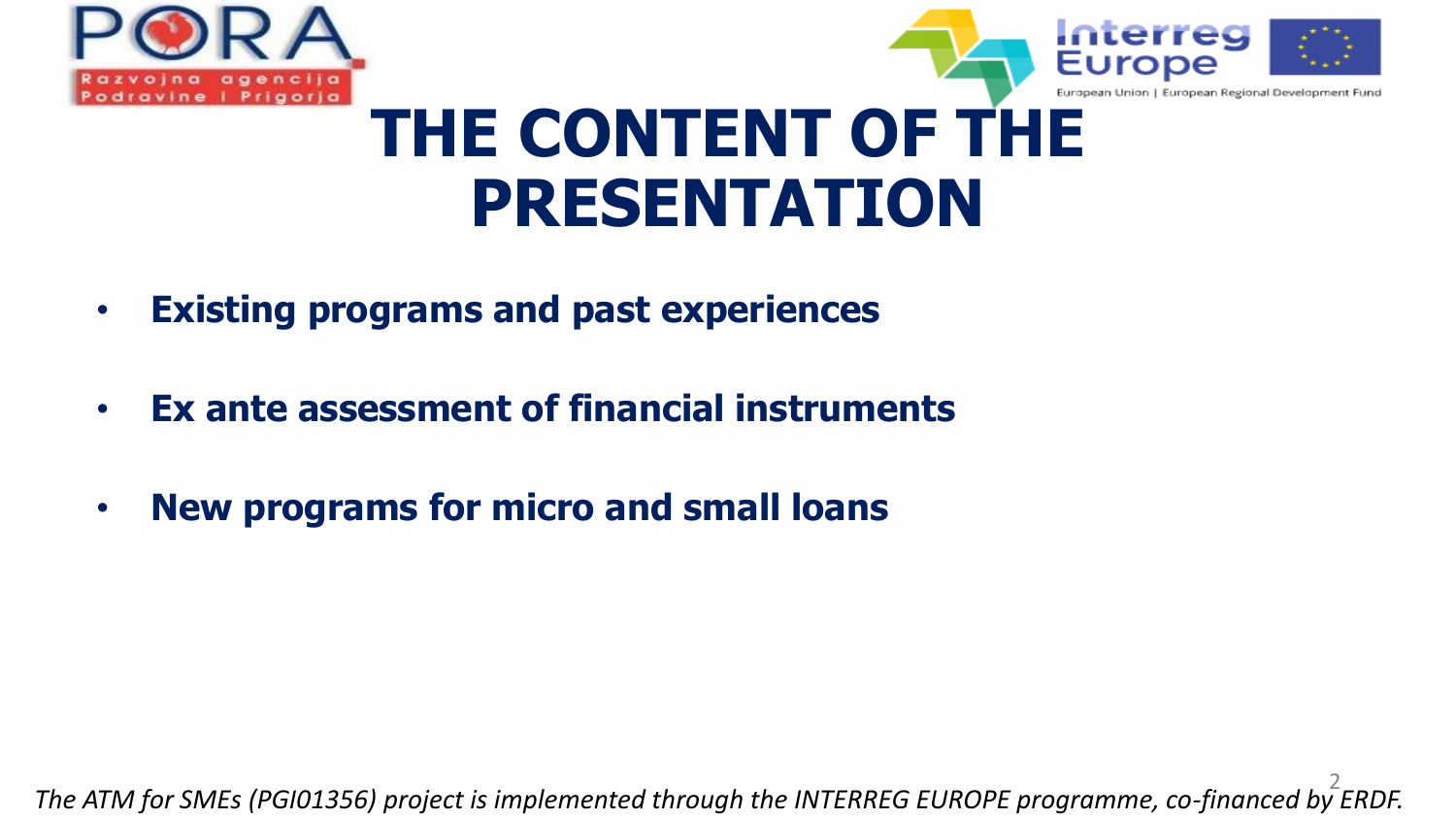



### **MICRO-CREDIT - THE FIRST STEP IN ENTREPRENEURSHIP**

- **The program was introduced in 2013 as a fast and efficient source of financing**
- **It is intended for start-ups operating less than 2 years**
- **Encourages entrepreneurship through self-employment with crafts and trade companies**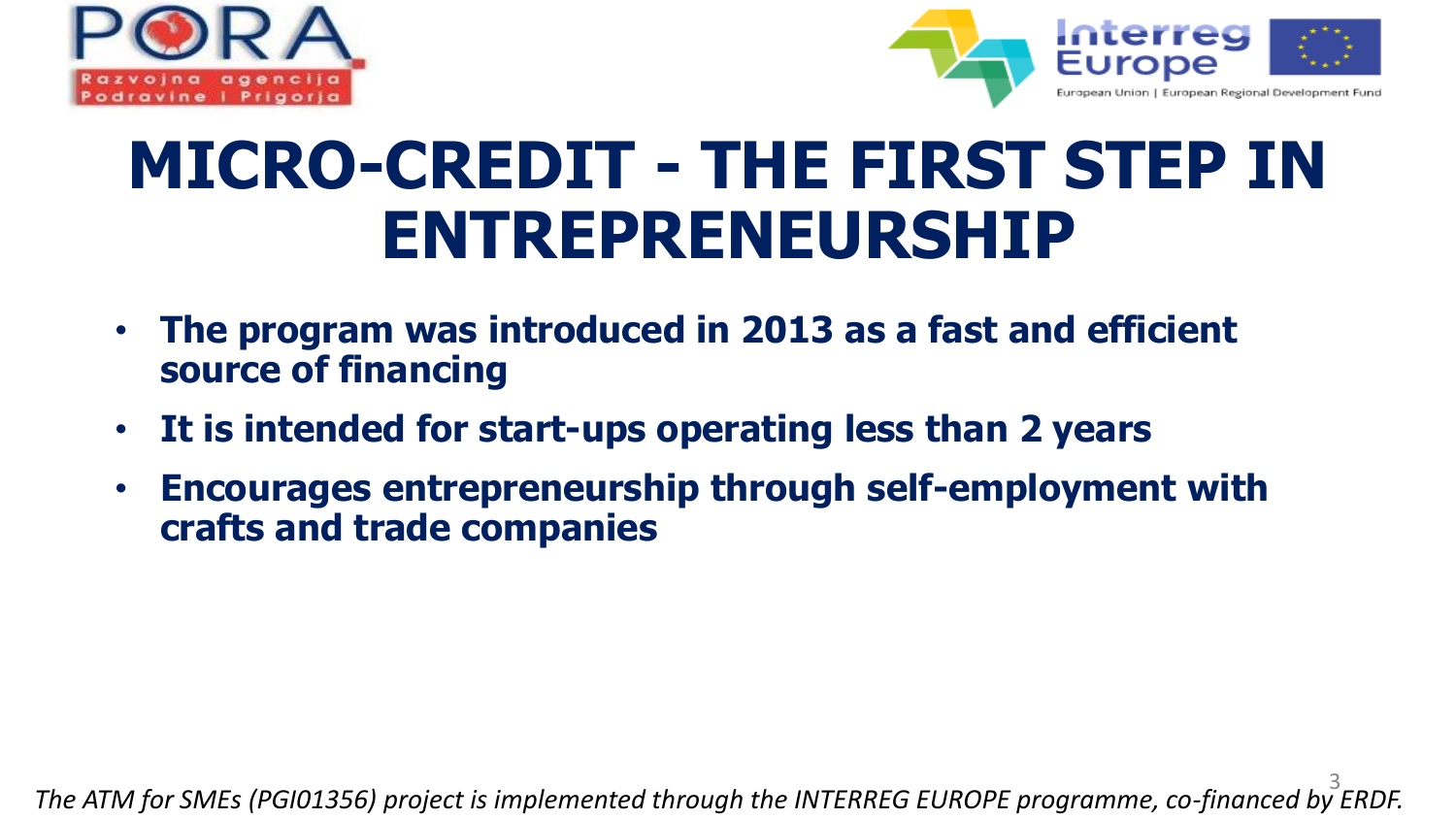



### **MICRO-CREDIT - THE FIRST STEP IN ENTREPRENEURSHIP**

- **The minimum loan amount was 1.333,00 EUR**
- **The maximum loan amount was 16.000,00 EUR**
- **Fixed rate 0.99% per annum (effective interest rate 1.09%)**
- **Repayment period up to 5 years including a grace period up to a maximum of six months**
- **Loan funds are intended for investment in fixed assets**
- **Up to 40% of the loan amount can be used to finance working capital**
- **The collaterals are promissory notes**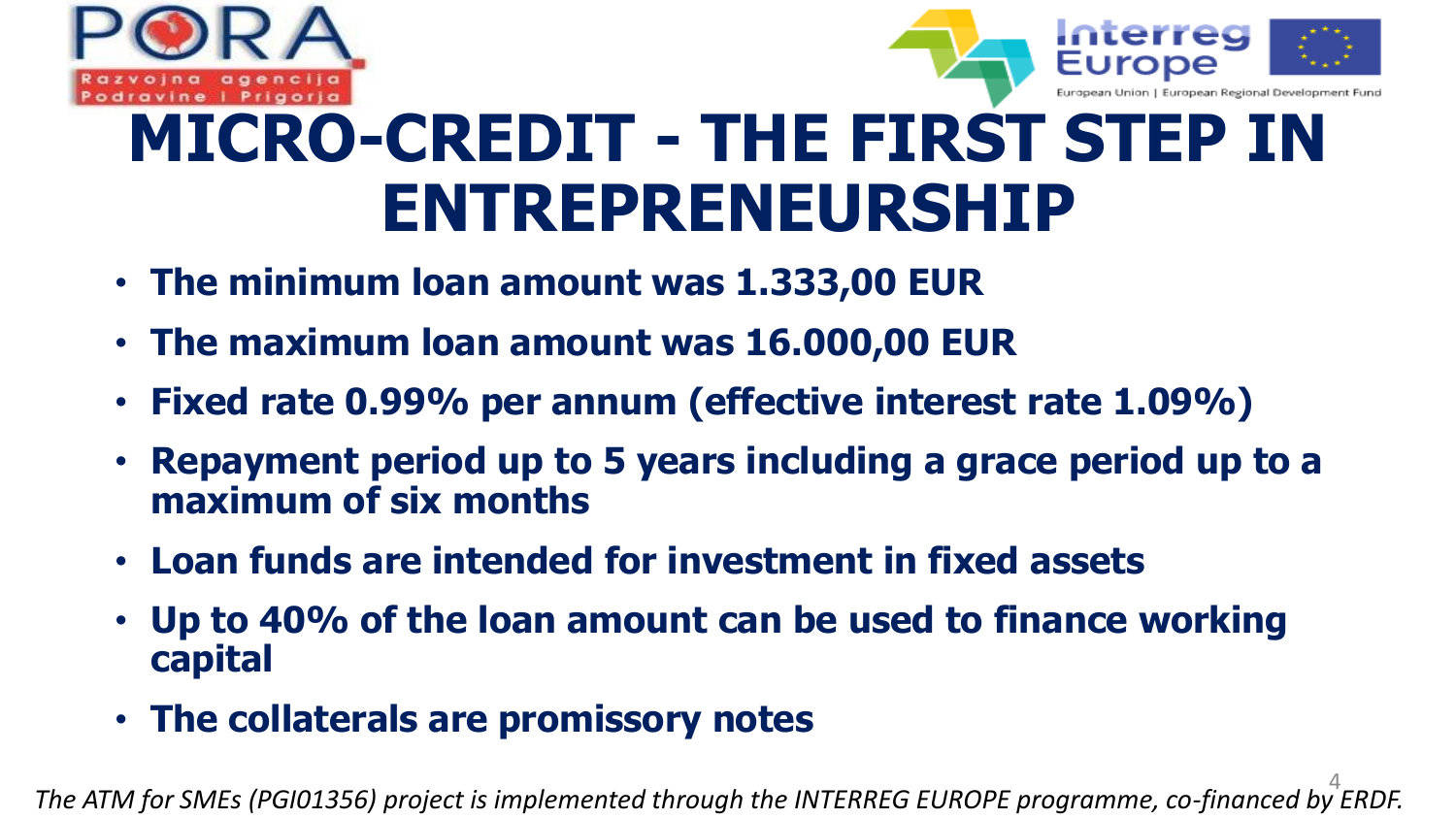



#### **MICRO-CREDIT - THE FIRST STEP IN ENTREPRENEURSHIP**

|                                         | 2013.                  | 2014.                  | 2015.                  |
|-----------------------------------------|------------------------|------------------------|------------------------|
| The total number of received            | 220                    | 263                    | 189                    |
| <b>Total loans</b>                      | 32                     | 45                     | 34                     |
| <b>Total amount approved</b>            | 247.072,50 EUR         | 589.512,87 EUR         | 493.333,33 EUR         |
| <b>Average loan amount</b>              | 8.564,77 EUR           | 13.100,29 EUR          | 14.509,80 EUR          |
| <b>Gender owner of</b>                  |                        |                        |                        |
| F/M                                     | 12/20                  | 24/21                  | 17/17                  |
| <b>Activity Investment</b>              |                        |                        |                        |
| <b>Manufacturing / Services / Other</b> | 9/14/9                 | 20/23/2                | 11/22/1                |
|                                         |                        |                        |                        |
| The most represented region             | <b>Central Croatia</b> | <b>Central Croatia</b> | <b>Central Croatia</b> |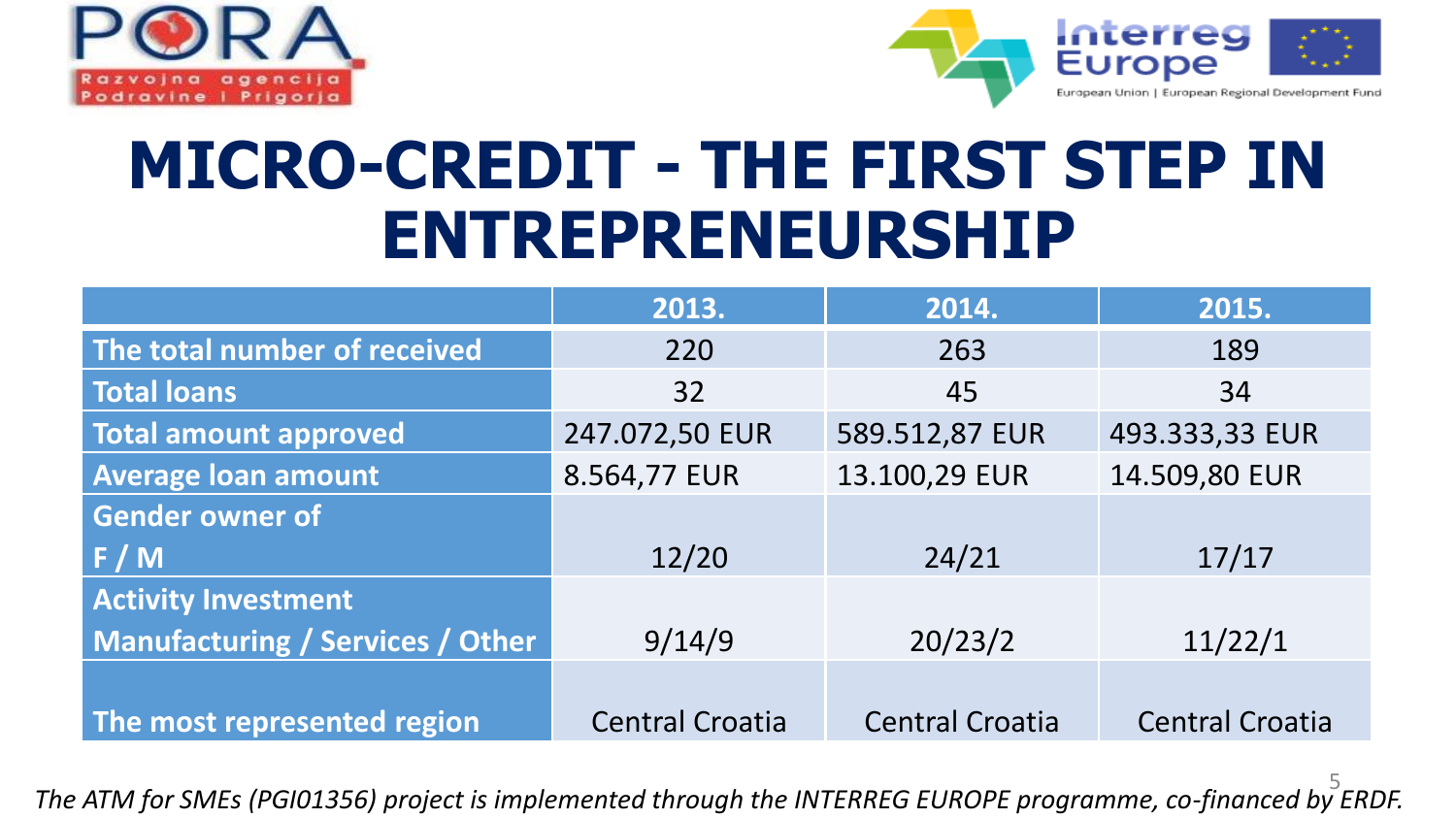



#### **EX-ANTE EVALUATION OF FINANCIAL INSTRUMENTS**

- **Availability of funding, especially for SME's is insufficient**
- **Public resources is insufficient**
- **Private sources are not available due to excessive risk**
- **Financing gap, which is the consequence of the established market failure, in Croatia ranges between 308 and 542 million EUR**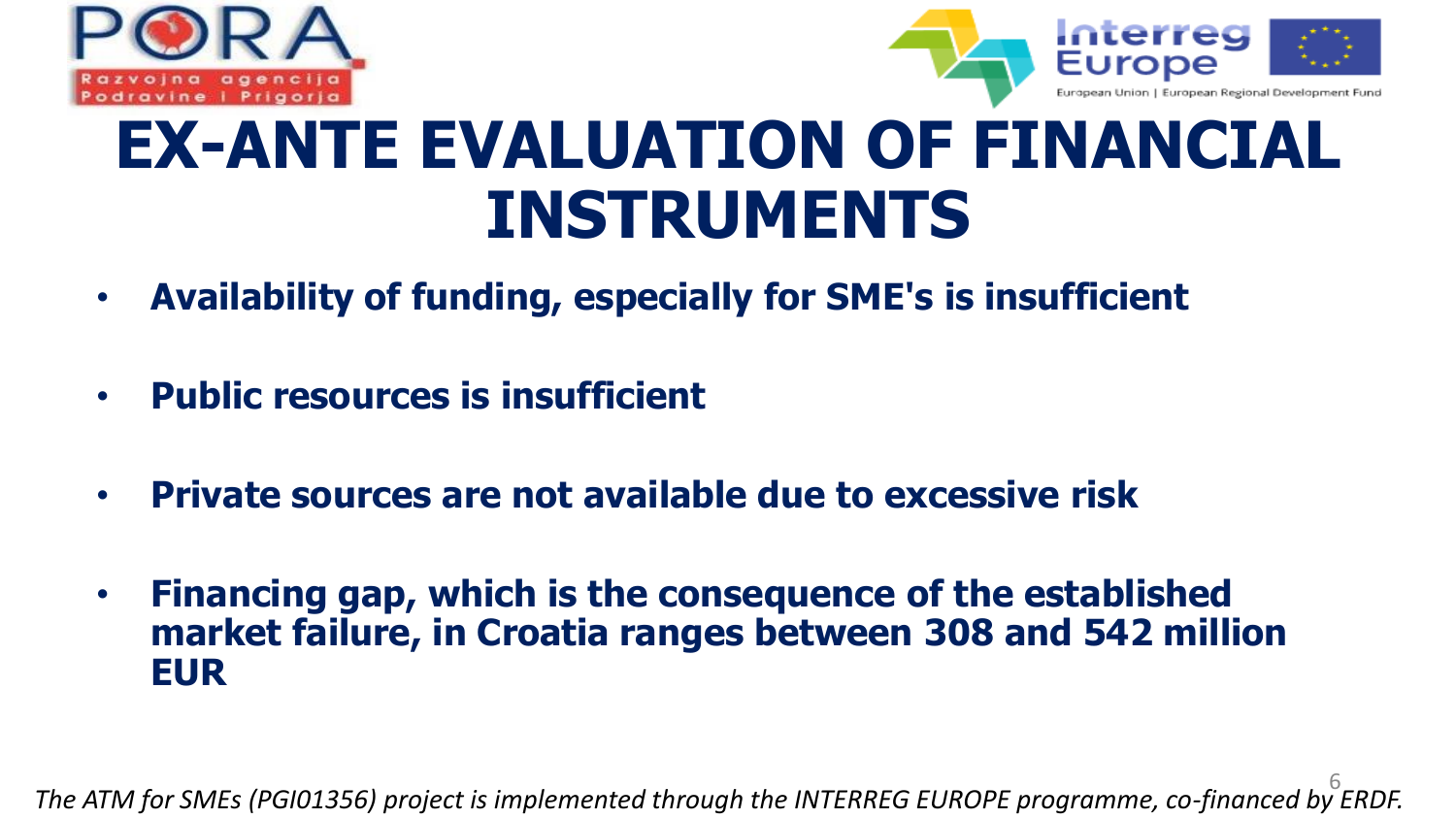



#### **THE CAUSES OF THE UNAVAILABILITY OF SOURCES OF FUNDING**

- **High levels of uncertainty in relation to the economic prospects**
- **The unfavorable financial position of the company (debt to equity**

 **unfavorable, low profitability)**

• **Insufficient security instruments**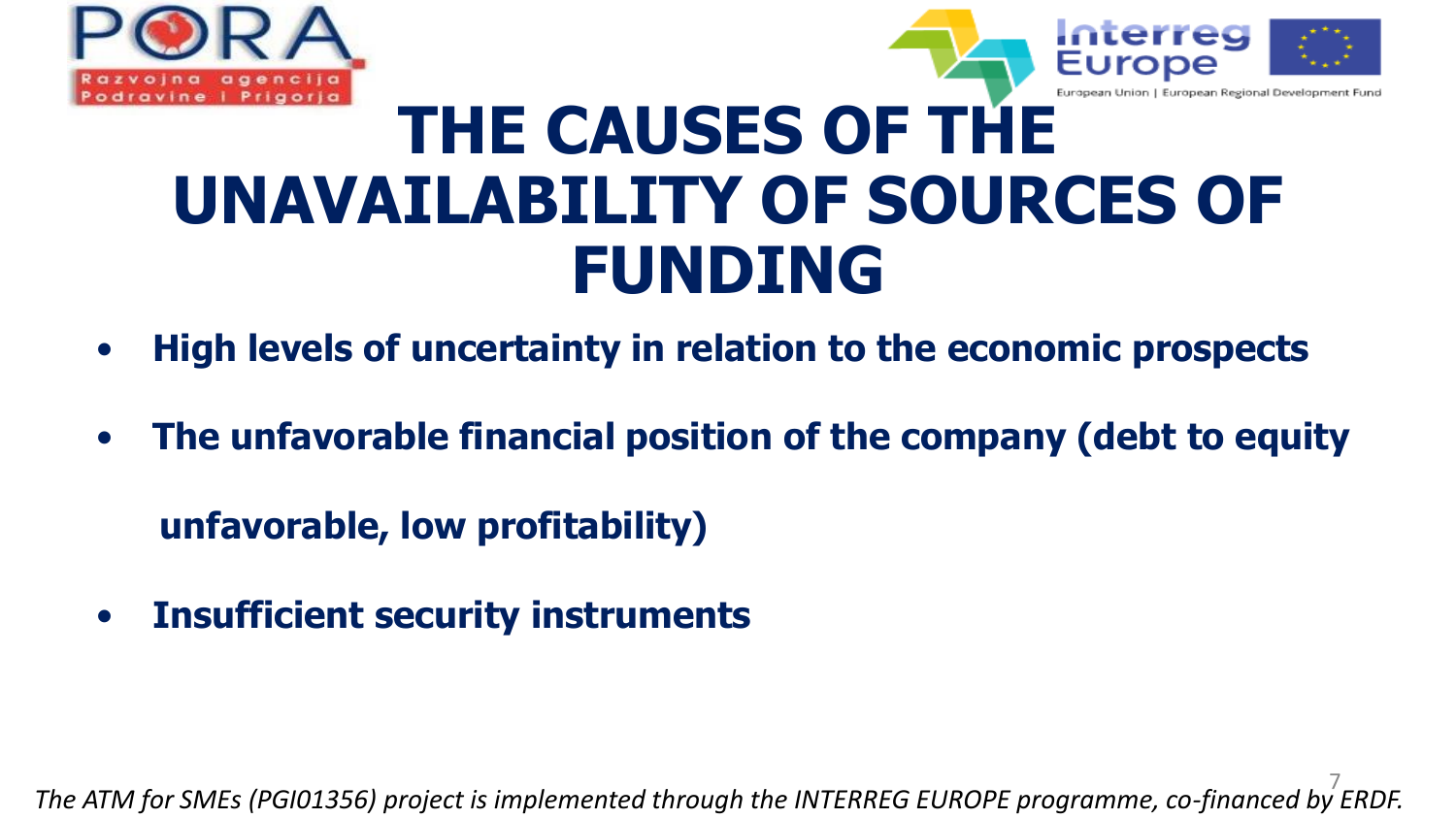



# **ESIF ALLOCATION FOR FI**

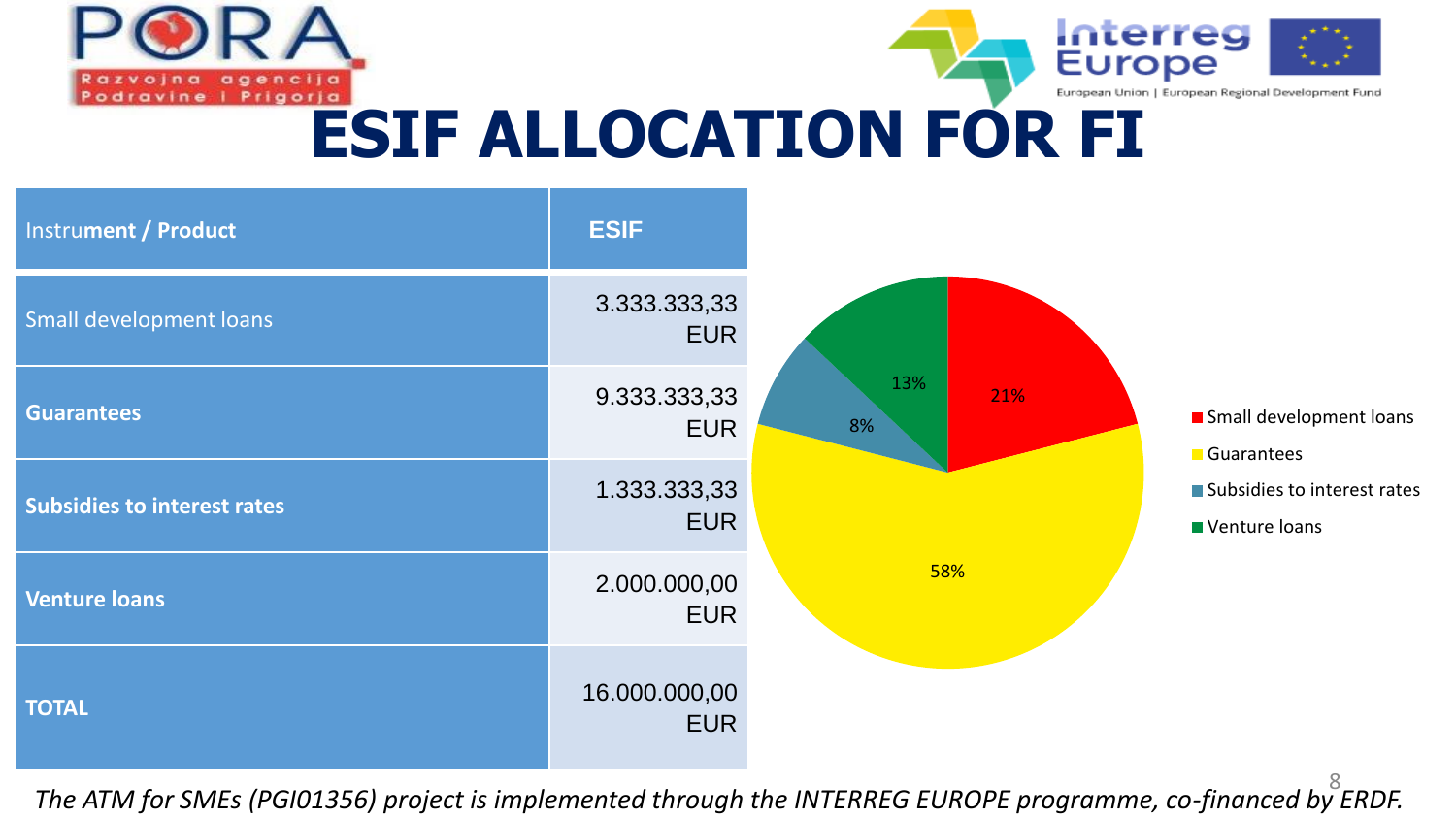

- • **Facilitate access to finance for SME's through:**
- • **Greater availability of loans (and other forms of financing,**

 **wherever applicable)**

- • **Reducing interest rates, including margin related to the risk**
- • **Reducing the level of funds needed security (collateral)**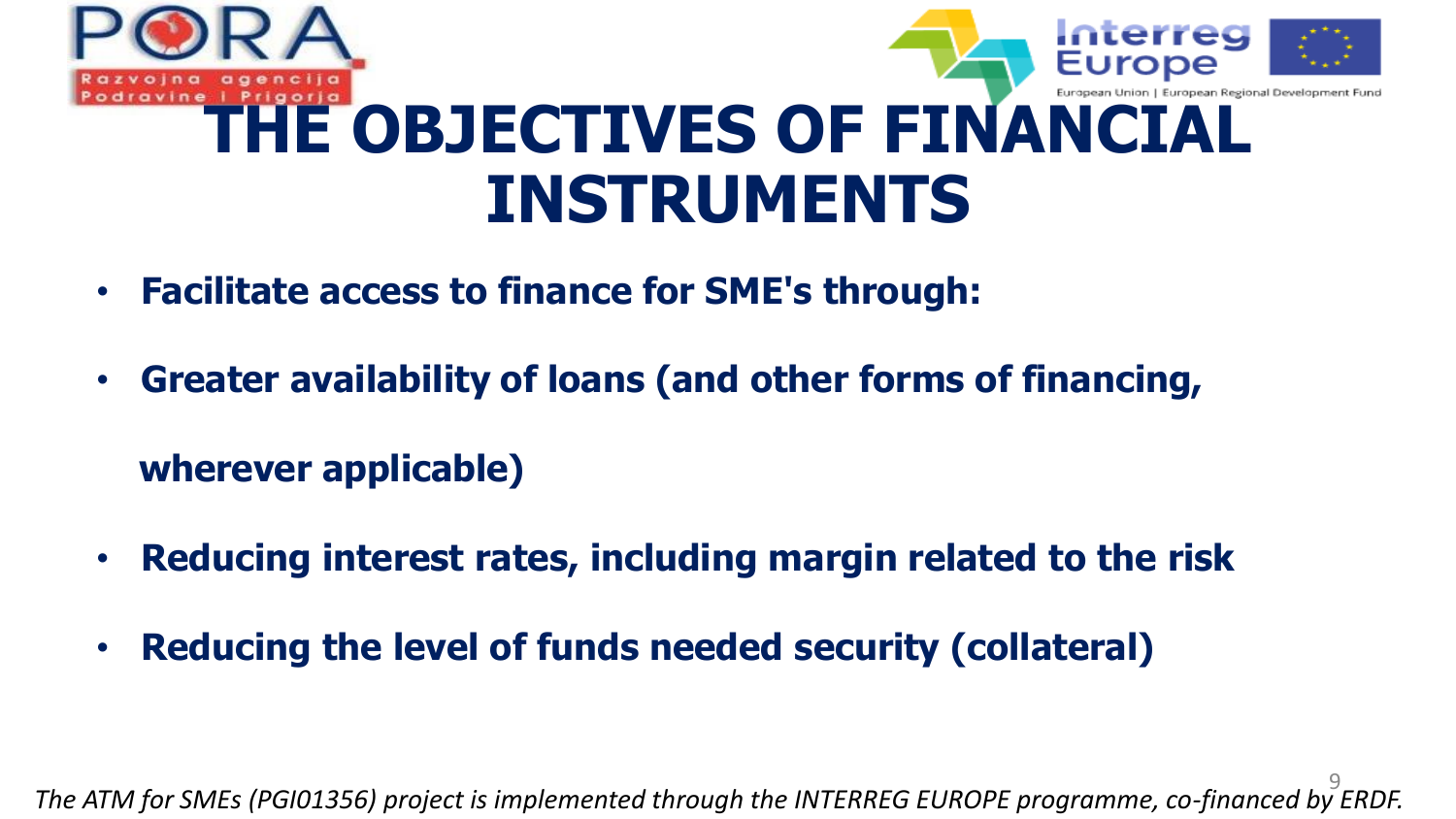



## **THE NEW INSTRUMENTS OF THE LOAN**

• **Micro loans are loans up to 25.000,00 EUR intended for small** 

 **businesses, including micro-enterprises and crafts**

• **Small loans are loans intended for SME's in between of 25.001,00 EUR and 50.000,00 EUR intended for small businesses, including micro-enterprises and crafts**